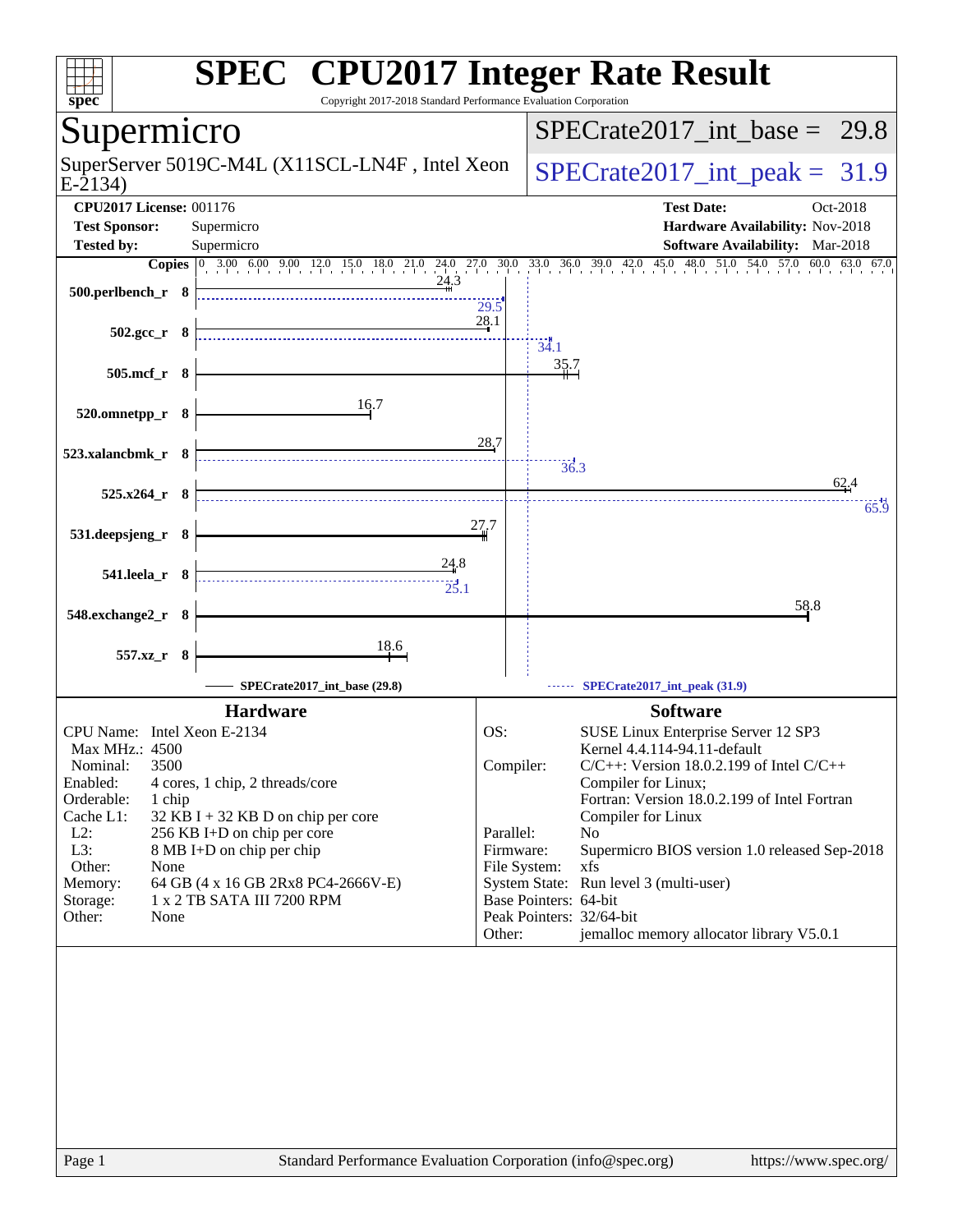

Copyright 2017-2018 Standard Performance Evaluation Corporation

### Supermicro

E-2134) SuperServer 5019C-M4L (X11SCL-LN4F, Intel Xeon  $\big|$  SPECrate 2017 int peak = 31.9

SPECrate2017 int\_base =  $29.8$ 

#### **[CPU2017 License:](http://www.spec.org/auto/cpu2017/Docs/result-fields.html#CPU2017License)** 001176 **[Test Date:](http://www.spec.org/auto/cpu2017/Docs/result-fields.html#TestDate)** Oct-2018 **[Test Sponsor:](http://www.spec.org/auto/cpu2017/Docs/result-fields.html#TestSponsor)** Supermicro **[Hardware Availability:](http://www.spec.org/auto/cpu2017/Docs/result-fields.html#HardwareAvailability)** Nov-2018 **[Tested by:](http://www.spec.org/auto/cpu2017/Docs/result-fields.html#Testedby)** Supermicro **[Software Availability:](http://www.spec.org/auto/cpu2017/Docs/result-fields.html#SoftwareAvailability)** Mar-2018

#### **[Results Table](http://www.spec.org/auto/cpu2017/Docs/result-fields.html#ResultsTable)**

|                           |                |                                                  | <b>Base</b>    |       |                |       | <b>Peak</b>   |                |              |                |              |                |              |
|---------------------------|----------------|--------------------------------------------------|----------------|-------|----------------|-------|---------------|----------------|--------------|----------------|--------------|----------------|--------------|
| <b>Copies</b>             | <b>Seconds</b> | Ratio                                            | <b>Seconds</b> | Ratio | <b>Seconds</b> | Ratio | <b>Copies</b> | <b>Seconds</b> | <b>Ratio</b> | <b>Seconds</b> | <b>Ratio</b> | <b>Seconds</b> | <b>Ratio</b> |
| 8                         | 519            | 24.5                                             | 528            | 24.1  | 524            | 24.3  | 8             | 431            | 29.6         | 432            | 29.5         | 431            | 29.5         |
| 8                         | 402            | 28.2                                             | 403            | 28.1  | 404            | 28.0  | 8             | 331            | 34.2         | 333            | 34.1         | 334            | 33.9         |
| 8                         | 351            | 36.8                                             | 362            | 35.7  | 365            | 35.4  | 8             | 351            | 36.8         | 362            | 35.7         | 365            | 35.4         |
| 8                         | 627            | 16.7                                             | 627            | 16.7  | 625            | 16.8  | 8             | 627            | 16.7         | 627            | 16.7         | 625            | 16.8         |
| 8                         | 294            | 28.7                                             | 294            | 28.7  | 295            | 28.6  | 8             | 232            | 36.4         | 233            | 36.3         | 233            | 36.3         |
| 8                         | 224            | 62.4                                             | 224            | 62.4  | 223            | 62.9  | 8             | 213            | 65.9         | 211            | 66.3         | 212            | 65.9         |
| 8                         | 328            | 27.9                                             | 331            | 27.7  | 333            | 27.5  | 8             | 328            | 27.9         | 331            | 27.7         | 333            | 27.5         |
| 8                         | 536            | 24.7                                             | 532            | 24.9  | 535            | 24.8  | 8             | 527            | 25.1         | 527            | 25.2         | 527            | 25.1         |
| 8                         | 356            | 58.8                                             | 356            | 58.9  | 357            | 58.7  | 8             | 356            | 58.8         | 356            | 58.9         | 357            | 58.7         |
| 8                         | 425            | 20.3                                             | 466            | 18.5  | 464            | 18.6  | 8             | 425            | 20.3         | 466            | 18.5         | 464            | <b>18.6</b>  |
| $SPECrate2017$ int base = |                |                                                  |                |       |                |       |               |                |              |                |              |                |              |
|                           |                | $\sim$ $\sim$ $\sim$ $\sim$ $\sim$ $\sim$ $\sim$ | 29.8           |       |                |       |               |                |              |                |              |                |              |

**[SPECrate2017\\_int\\_peak =](http://www.spec.org/auto/cpu2017/Docs/result-fields.html#SPECrate2017intpeak) 31.9**

Results appear in the [order in which they were run](http://www.spec.org/auto/cpu2017/Docs/result-fields.html#RunOrder). Bold underlined text [indicates a median measurement](http://www.spec.org/auto/cpu2017/Docs/result-fields.html#Median).

#### **[Submit Notes](http://www.spec.org/auto/cpu2017/Docs/result-fields.html#SubmitNotes)**

 The taskset mechanism was used to bind copies to processors. The config file option 'submit' was used to generate taskset commands to bind each copy to a specific processor. For details, please see the config file.

#### **[Operating System Notes](http://www.spec.org/auto/cpu2017/Docs/result-fields.html#OperatingSystemNotes)**

Stack size set to unlimited using "ulimit -s unlimited"

#### **[General Notes](http://www.spec.org/auto/cpu2017/Docs/result-fields.html#GeneralNotes)**

Environment variables set by runcpu before the start of the run: LD\_LIBRARY\_PATH = "/home/cpu2017/lib/ia32:/home/cpu2017/lib/intel64:/home/cpu2017/je5.0.1-32:/home/cpu2017/je5.0.1-64"

 Binaries compiled on a system with 1x Intel Core i7-6700K CPU + 32GB RAM memory using Redhat Enterprise Linux 7.5 Transparent Huge Pages enabled by default Prior to runcpu invocation Filesystem page cache synced and cleared with: sync; echo 3> /proc/sys/vm/drop\_caches

 Yes: The test sponsor attests, as of date of publication, that CVE-2017-5754 (Meltdown) is mitigated in the system as tested and documented. Yes: The test sponsor attests, as of date of publication, that CVE-2017-5753 (Spectre variant 1) is mitigated in the system as tested and documented. Yes: The test sponsor attests, as of date of publication, that CVE-2017-5715 (Spectre variant 2) is mitigated in the system as tested and documented.

**(Continued on next page)**

| Page 2<br>Standard Performance Evaluation Corporation (info@spec.org)<br>https://www.spec.org/ |
|------------------------------------------------------------------------------------------------|
|------------------------------------------------------------------------------------------------|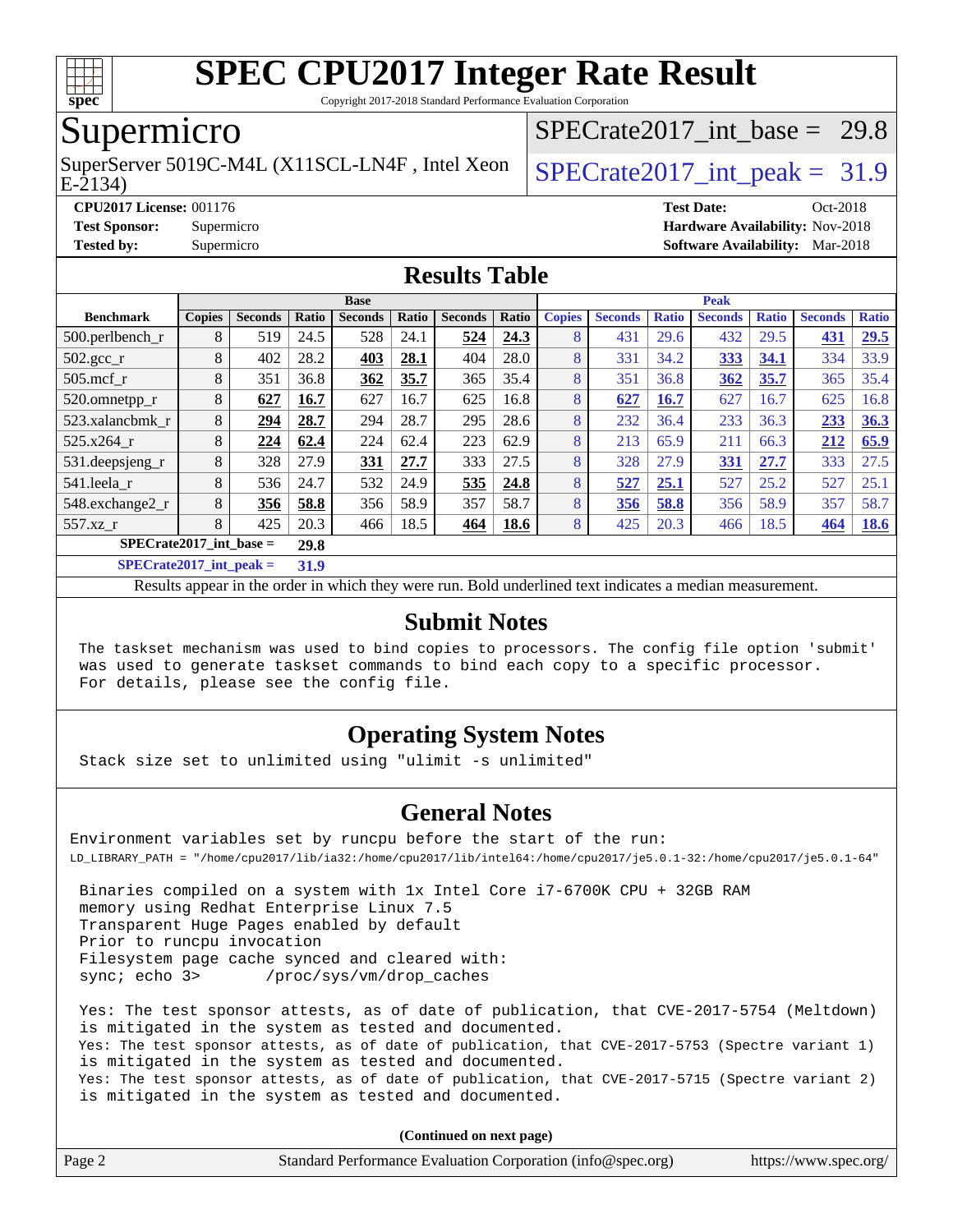

Copyright 2017-2018 Standard Performance Evaluation Corporation

### Supermicro

SuperServer 5019C-M4L (X11SCL-LN4F, Intel Xeon  $\big|$  SPECrate 2017 int peak = 31.9

[SPECrate2017\\_int\\_base =](http://www.spec.org/auto/cpu2017/Docs/result-fields.html#SPECrate2017intbase) 29.8

E-2134)

#### **[CPU2017 License:](http://www.spec.org/auto/cpu2017/Docs/result-fields.html#CPU2017License)** 001176 **[Test Date:](http://www.spec.org/auto/cpu2017/Docs/result-fields.html#TestDate)** Oct-2018

**[Test Sponsor:](http://www.spec.org/auto/cpu2017/Docs/result-fields.html#TestSponsor)** Supermicro **[Hardware Availability:](http://www.spec.org/auto/cpu2017/Docs/result-fields.html#HardwareAvailability)** Nov-2018 **[Tested by:](http://www.spec.org/auto/cpu2017/Docs/result-fields.html#Testedby)** Supermicro **[Software Availability:](http://www.spec.org/auto/cpu2017/Docs/result-fields.html#SoftwareAvailability)** Mar-2018

**[General Notes \(Continued\)](http://www.spec.org/auto/cpu2017/Docs/result-fields.html#GeneralNotes)** jemalloc, a general purpose malloc implementation built with the RedHat Enterprise 7.5, and the system compiler gcc 4.8.5 sources available from jemalloc.net or <https://github.com/jemalloc/jemalloc/releases> **[Platform Notes](http://www.spec.org/auto/cpu2017/Docs/result-fields.html#PlatformNotes)** Sysinfo program /home/cpu2017/bin/sysinfo Rev: r5797 of 2017-06-14 96c45e4568ad54c135fd618bcc091c0f running on linux-9m9c Tue Oct 23 20:27:05 2018 SUT (System Under Test) info as seen by some common utilities. For more information on this section, see <https://www.spec.org/cpu2017/Docs/config.html#sysinfo> From /proc/cpuinfo model name : Intel(R) Xeon(R) E-2134 CPU @ 3.50GHz 1 "physical id"s (chips) 8 "processors" cores, siblings (Caution: counting these is hw and system dependent. The following excerpts from /proc/cpuinfo might not be reliable. Use with caution.) cpu cores : 4 siblings : 8 physical 0: cores 0 1 2 3 From lscpu: Architecture: x86\_64 CPU op-mode(s): 32-bit, 64-bit Byte Order: Little Endian  $CPU(s):$  8 On-line CPU(s) list: 0-7 Thread(s) per core: 2 Core(s) per socket: 4 Socket(s): 1 NUMA node(s): 1<br>Vendor ID: Ge GenuineIntel CPU family: 6 Model: 158 Model name: Intel(R) Xeon(R) E-2134 CPU @ 3.50GHz Stepping: 10 CPU MHz: 4363.371 CPU max MHz: 4500.0000<br>
CPU min MHz: 800.0000 CPU min MHz: BogoMIPS: 7007.95 Virtualization: VT-x L1d cache: 32K L1i cache: 32K **(Continued on next page)**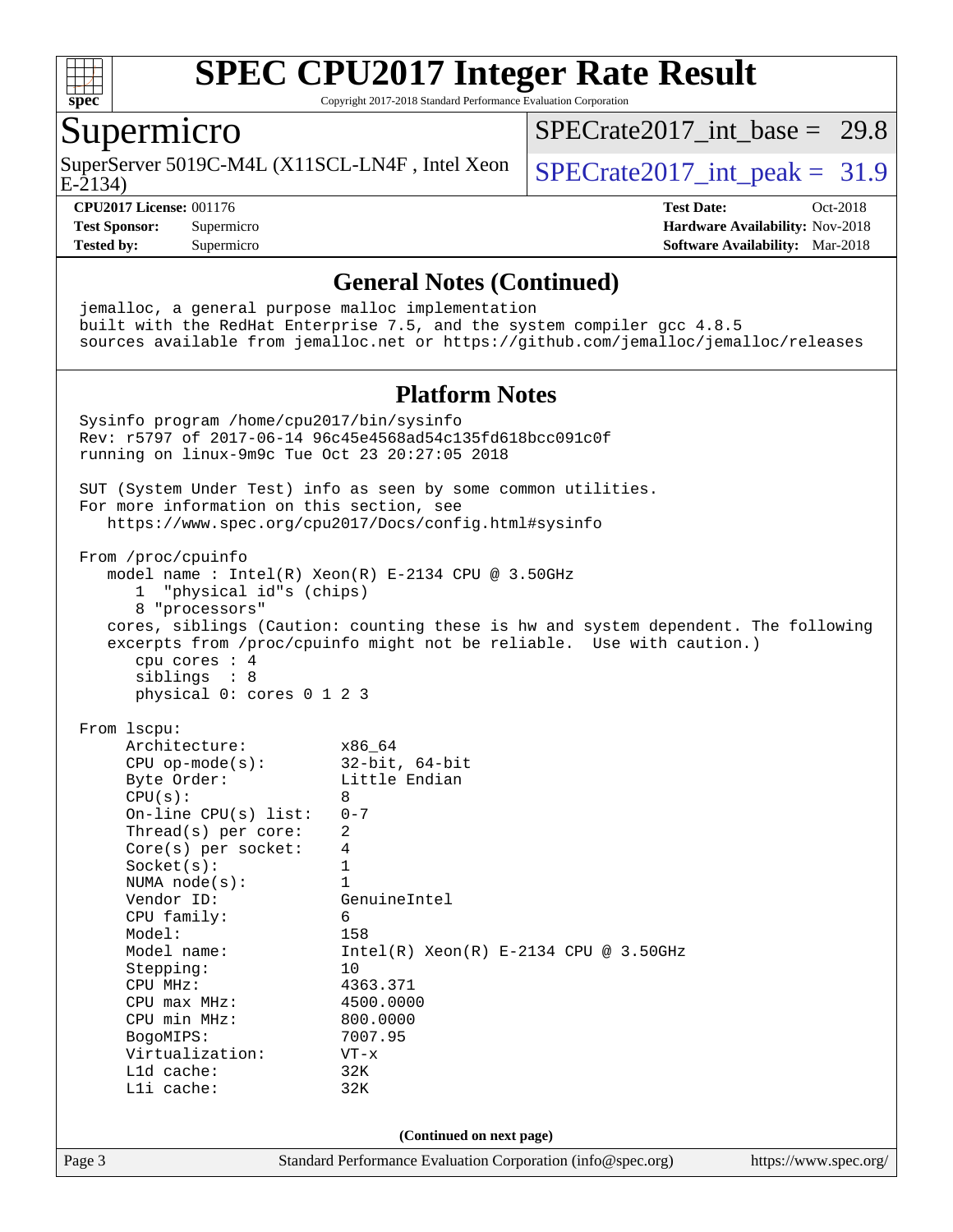

Copyright 2017-2018 Standard Performance Evaluation Corporation

#### Supermicro

E-2134) SuperServer 5019C-M4L (X11SCL-LN4F, Intel Xeon  $\big|$  SPECrate 2017 int peak = 31.9

SPECrate2017 int\_base =  $29.8$ 

**[CPU2017 License:](http://www.spec.org/auto/cpu2017/Docs/result-fields.html#CPU2017License)** 001176 **[Test Date:](http://www.spec.org/auto/cpu2017/Docs/result-fields.html#TestDate)** Oct-2018 **[Test Sponsor:](http://www.spec.org/auto/cpu2017/Docs/result-fields.html#TestSponsor)** Supermicro **[Hardware Availability:](http://www.spec.org/auto/cpu2017/Docs/result-fields.html#HardwareAvailability)** Nov-2018 **[Tested by:](http://www.spec.org/auto/cpu2017/Docs/result-fields.html#Testedby)** Supermicro **[Software Availability:](http://www.spec.org/auto/cpu2017/Docs/result-fields.html#SoftwareAvailability)** Mar-2018

#### **[Platform Notes \(Continued\)](http://www.spec.org/auto/cpu2017/Docs/result-fields.html#PlatformNotes)**

 L2 cache: 256K L3 cache: 8192K NUMA node0 CPU(s): 0-7 Flags: fpu vme de pse tsc msr pae mce cx8 apic sep mtrr pge mca cmov pat pse36 clflush dts acpi mmx fxsr sse sse2 ss ht tm pbe syscall nx pdpe1gb rdtscp lm constant\_tsc art arch\_perfmon pebs bts rep\_good nopl xtopology nonstop\_tsc aperfmperf eagerfpu pni pclmulqdq dtes64 monitor ds\_cpl vmx smx est tm2 ssse3 sdbg fma cx16 xtpr pdcm pcid sse4\_1 sse4\_2 x2apic movbe popcnt tsc\_deadline\_timer aes xsave avx f16c rdrand lahf\_lm abm 3dnowprefetch ida arat epb invpcid\_single pln pts dtherm hwp hwp\_notify hwp\_act\_window hwp\_epp intel\_pt rsb\_ctxsw spec\_ctrl retpoline kaiser tpr\_shadow vnmi flexpriority ept vpid fsgsbase tsc\_adjust bmi1 hle avx2 smep bmi2 erms invpcid rtm mpx rdseed adx smap clflushopt xsaveopt xsavec xgetbv1 /proc/cpuinfo cache data cache size : 8192 KB From numactl --hardware WARNING: a numactl 'node' might or might not correspond to a physical chip. available: 1 nodes (0) node 0 cpus: 0 1 2 3 4 5 6 7 node 0 size: 64151 MB node 0 free: 63643 MB node distances: node 0 0: 10 From /proc/meminfo MemTotal: 65690984 kB HugePages\_Total: 0 Hugepagesize: 2048 kB /usr/bin/lsb\_release -d SUSE Linux Enterprise Server 12 SP3 From /etc/\*release\* /etc/\*version\* SuSE-release: SUSE Linux Enterprise Server 12 (x86\_64) VERSION = 12 PATCHLEVEL = 3 # This file is deprecated and will be removed in a future service pack or release. # Please check /etc/os-release for details about this release. os-release: NAME="SLES" VERSION="12-SP3" VERSION\_ID="12.3" PRETTY\_NAME="SUSE Linux Enterprise Server 12 SP3" ID="sles" **(Continued on next page)**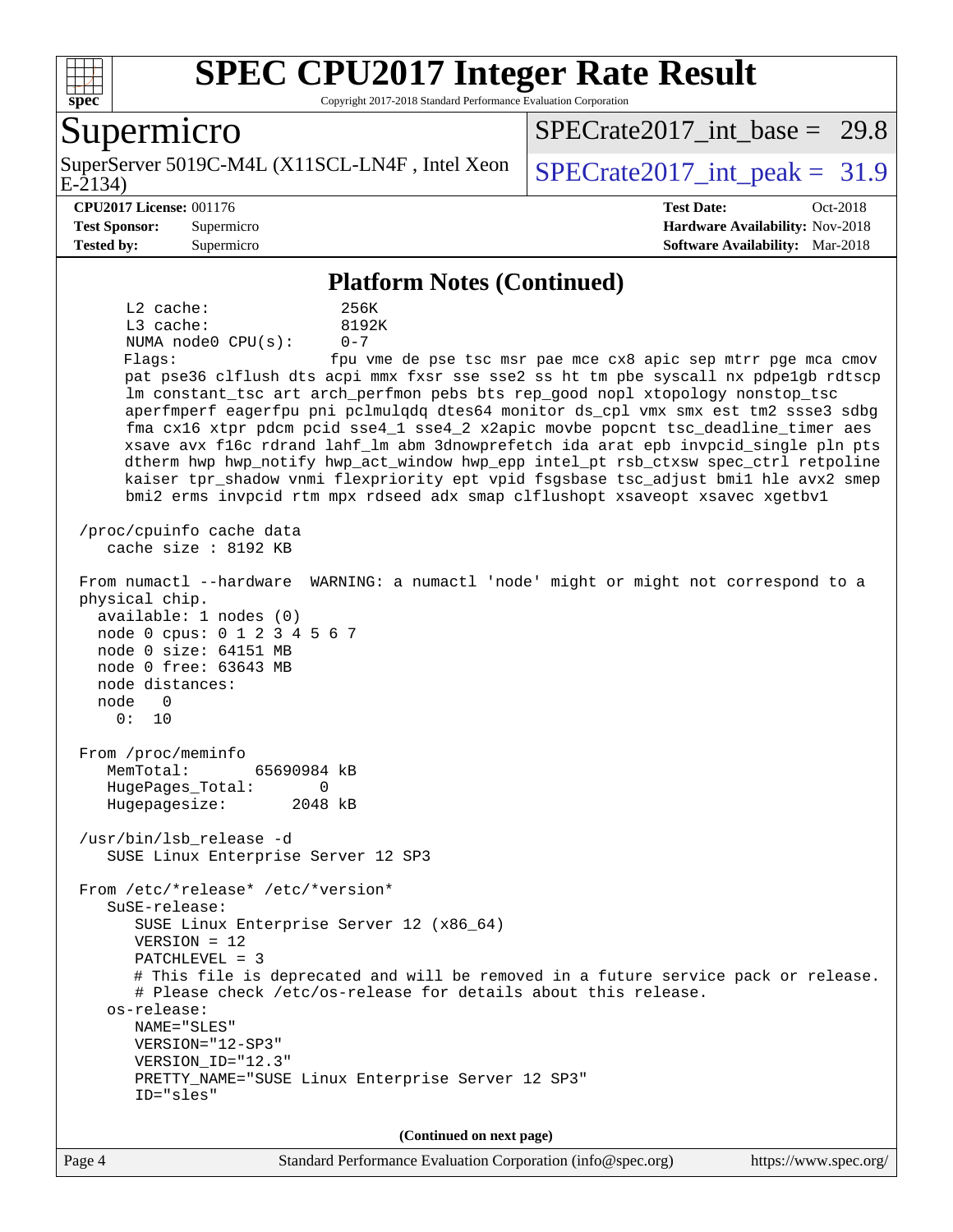

Copyright 2017-2018 Standard Performance Evaluation Corporation

#### Supermicro

SuperServer 5019C-M4L (X11SCL-LN4F, Intel Xeon  $\big|$  SPECrate2017 int peak = 31.9

SPECrate2017 int\_base =  $29.8$ 

E-2134)

**[Tested by:](http://www.spec.org/auto/cpu2017/Docs/result-fields.html#Testedby)** Supermicro **[Software Availability:](http://www.spec.org/auto/cpu2017/Docs/result-fields.html#SoftwareAvailability)** Mar-2018

**[CPU2017 License:](http://www.spec.org/auto/cpu2017/Docs/result-fields.html#CPU2017License)** 001176 **[Test Date:](http://www.spec.org/auto/cpu2017/Docs/result-fields.html#TestDate)** Oct-2018 **[Test Sponsor:](http://www.spec.org/auto/cpu2017/Docs/result-fields.html#TestSponsor)** Supermicro **[Hardware Availability:](http://www.spec.org/auto/cpu2017/Docs/result-fields.html#HardwareAvailability)** Nov-2018

#### **[Platform Notes \(Continued\)](http://www.spec.org/auto/cpu2017/Docs/result-fields.html#PlatformNotes)**

 ANSI\_COLOR="0;32" CPE\_NAME="cpe:/o:suse:sles:12:sp3"

uname -a:

 Linux linux-9m9c 4.4.114-94.11-default #1 SMP Thu Feb 1 19:28:26 UTC 2018 (4309ff9) x86\_64 x86\_64 x86\_64 GNU/Linux

run-level 3 Oct 23 20:26

 SPEC is set to: /home/cpu2017 Filesystem Type Size Used Avail Use% Mounted on /dev/sda4 xfs 1.8T 126G 1.7T 7% /home

 Additional information from dmidecode follows. WARNING: Use caution when you interpret this section. The 'dmidecode' program reads system data which is "intended to allow hardware to be accurately determined", but the intent may not be met, as there are frequent changes to hardware, firmware, and the "DMTF SMBIOS" standard. BIOS American Megatrends Inc. 1.0 09/19/2018

 Memory: 4x Micron 18ADF2G72AZ-2G6H1R 16 GB 2 rank 2667

(End of data from sysinfo program)

#### **[Compiler Version Notes](http://www.spec.org/auto/cpu2017/Docs/result-fields.html#CompilerVersionNotes)**

| Page 5 | Standard Performance Evaluation Corporation (info@spec.org)<br>https://www.spec.org/                                    |
|--------|-------------------------------------------------------------------------------------------------------------------------|
|        | (Continued on next page)                                                                                                |
|        | icpc (ICC) 18.0.2 20180210                                                                                              |
|        | CXXC $520.\text{omnetpp_r(base)}$ $523.\text{xalancbmk_r(base)}$ $531.\text{deepsjeng_r(base)}$<br>$541.$ leela r(base) |
|        | icc (ICC) 18.0.2 20180210<br>Copyright (C) 1985-2018 Intel Corporation. All rights reserved.                            |
| CC.    | $500. perlbench_r (peak) 502. gcc_r (peak) 505. mcf_r (peak) 525. x264_r (peak)$<br>$557.xx$ r(peak)                    |
|        | icc (ICC) 18.0.2 20180210<br>Copyright (C) 1985-2018 Intel Corporation. All rights reserved.                            |
| CC.    | $500. perlbench_r(base) 502. gcc_r(base) 505. mcf_r(base) 525. x264_r(base)$<br>$557.xx$ $r(base)$                      |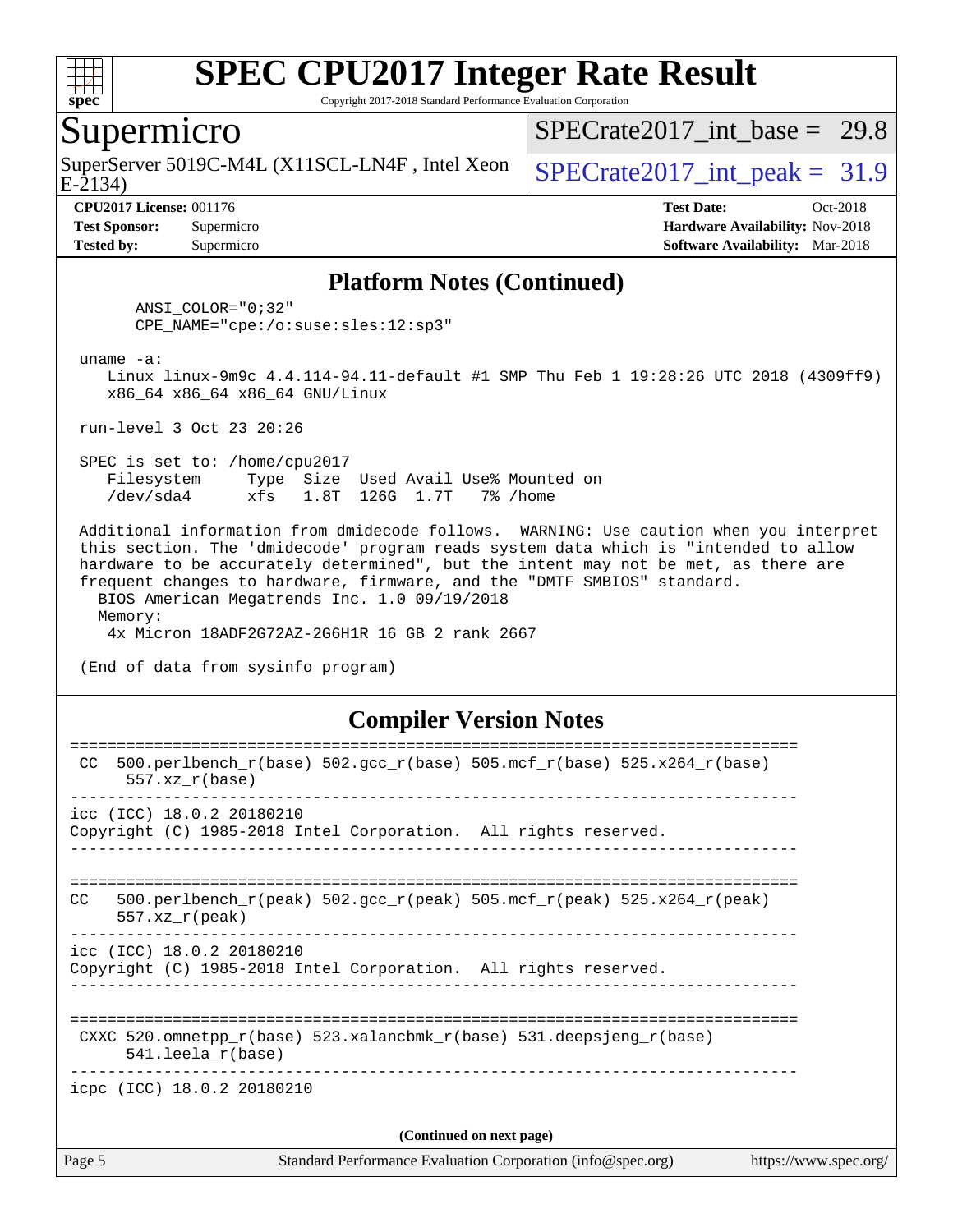

Copyright 2017-2018 Standard Performance Evaluation Corporation

#### Supermicro

SuperServer 5019C-M4L (X11SCL-LN4F, Intel Xeon  $\big|$  SPECrate 2017 int peak = 31.9

SPECrate2017 int\_base =  $29.8$ 

E-2134)

**[CPU2017 License:](http://www.spec.org/auto/cpu2017/Docs/result-fields.html#CPU2017License)** 001176 **[Test Date:](http://www.spec.org/auto/cpu2017/Docs/result-fields.html#TestDate)** Oct-2018 **[Test Sponsor:](http://www.spec.org/auto/cpu2017/Docs/result-fields.html#TestSponsor)** Supermicro **[Hardware Availability:](http://www.spec.org/auto/cpu2017/Docs/result-fields.html#HardwareAvailability)** Nov-2018 **[Tested by:](http://www.spec.org/auto/cpu2017/Docs/result-fields.html#Testedby)** Supermicro **[Software Availability:](http://www.spec.org/auto/cpu2017/Docs/result-fields.html#SoftwareAvailability)** Mar-2018

#### **[Compiler Version Notes \(Continued\)](http://www.spec.org/auto/cpu2017/Docs/result-fields.html#CompilerVersionNotes)**

| Copyright (C) 1985-2018 Intel Corporation. All rights reserved.                                                            |
|----------------------------------------------------------------------------------------------------------------------------|
| CXXC 520.omnetpp $r(\text{peak})$ 523.xalancbmk $r(\text{peak})$ 531.deepsjeng $r(\text{peak})$<br>$541.$ leela $r$ (peak) |
| icpc (ICC) 18.0.2 20180210<br>Copyright (C) 1985-2018 Intel Corporation. All rights reserved.                              |
| FC 548. exchange2 r(base)                                                                                                  |
| ifort (IFORT) 18.0.2 20180210<br>Copyright (C) 1985-2018 Intel Corporation. All rights reserved.                           |
| 548.exchange2 r(peak)<br>FC                                                                                                |
| ifort (IFORT) 18.0.2 20180210<br>Copyright (C) 1985-2018 Intel Corporation. All rights reserved.                           |

### **[Base Compiler Invocation](http://www.spec.org/auto/cpu2017/Docs/result-fields.html#BaseCompilerInvocation)**

[C benchmarks](http://www.spec.org/auto/cpu2017/Docs/result-fields.html#Cbenchmarks): [icc -m64 -std=c11](http://www.spec.org/cpu2017/results/res2018q4/cpu2017-20181112-09623.flags.html#user_CCbase_intel_icc_64bit_c11_33ee0cdaae7deeeab2a9725423ba97205ce30f63b9926c2519791662299b76a0318f32ddfffdc46587804de3178b4f9328c46fa7c2b0cd779d7a61945c91cd35)

[C++ benchmarks:](http://www.spec.org/auto/cpu2017/Docs/result-fields.html#CXXbenchmarks) [icpc -m64](http://www.spec.org/cpu2017/results/res2018q4/cpu2017-20181112-09623.flags.html#user_CXXbase_intel_icpc_64bit_4ecb2543ae3f1412ef961e0650ca070fec7b7afdcd6ed48761b84423119d1bf6bdf5cad15b44d48e7256388bc77273b966e5eb805aefd121eb22e9299b2ec9d9)

[Fortran benchmarks](http://www.spec.org/auto/cpu2017/Docs/result-fields.html#Fortranbenchmarks): [ifort -m64](http://www.spec.org/cpu2017/results/res2018q4/cpu2017-20181112-09623.flags.html#user_FCbase_intel_ifort_64bit_24f2bb282fbaeffd6157abe4f878425411749daecae9a33200eee2bee2fe76f3b89351d69a8130dd5949958ce389cf37ff59a95e7a40d588e8d3a57e0c3fd751)

### **[Base Portability Flags](http://www.spec.org/auto/cpu2017/Docs/result-fields.html#BasePortabilityFlags)**

 500.perlbench\_r: [-DSPEC\\_LP64](http://www.spec.org/cpu2017/results/res2018q4/cpu2017-20181112-09623.flags.html#b500.perlbench_r_basePORTABILITY_DSPEC_LP64) [-DSPEC\\_LINUX\\_X64](http://www.spec.org/cpu2017/results/res2018q4/cpu2017-20181112-09623.flags.html#b500.perlbench_r_baseCPORTABILITY_DSPEC_LINUX_X64) 502.gcc\_r: [-DSPEC\\_LP64](http://www.spec.org/cpu2017/results/res2018q4/cpu2017-20181112-09623.flags.html#suite_basePORTABILITY502_gcc_r_DSPEC_LP64) 505.mcf\_r: [-DSPEC\\_LP64](http://www.spec.org/cpu2017/results/res2018q4/cpu2017-20181112-09623.flags.html#suite_basePORTABILITY505_mcf_r_DSPEC_LP64) 520.omnetpp\_r: [-DSPEC\\_LP64](http://www.spec.org/cpu2017/results/res2018q4/cpu2017-20181112-09623.flags.html#suite_basePORTABILITY520_omnetpp_r_DSPEC_LP64) 523.xalancbmk\_r: [-DSPEC\\_LP64](http://www.spec.org/cpu2017/results/res2018q4/cpu2017-20181112-09623.flags.html#suite_basePORTABILITY523_xalancbmk_r_DSPEC_LP64) [-DSPEC\\_LINUX](http://www.spec.org/cpu2017/results/res2018q4/cpu2017-20181112-09623.flags.html#b523.xalancbmk_r_baseCXXPORTABILITY_DSPEC_LINUX)

**(Continued on next page)**

Page 6 Standard Performance Evaluation Corporation [\(info@spec.org\)](mailto:info@spec.org) <https://www.spec.org/>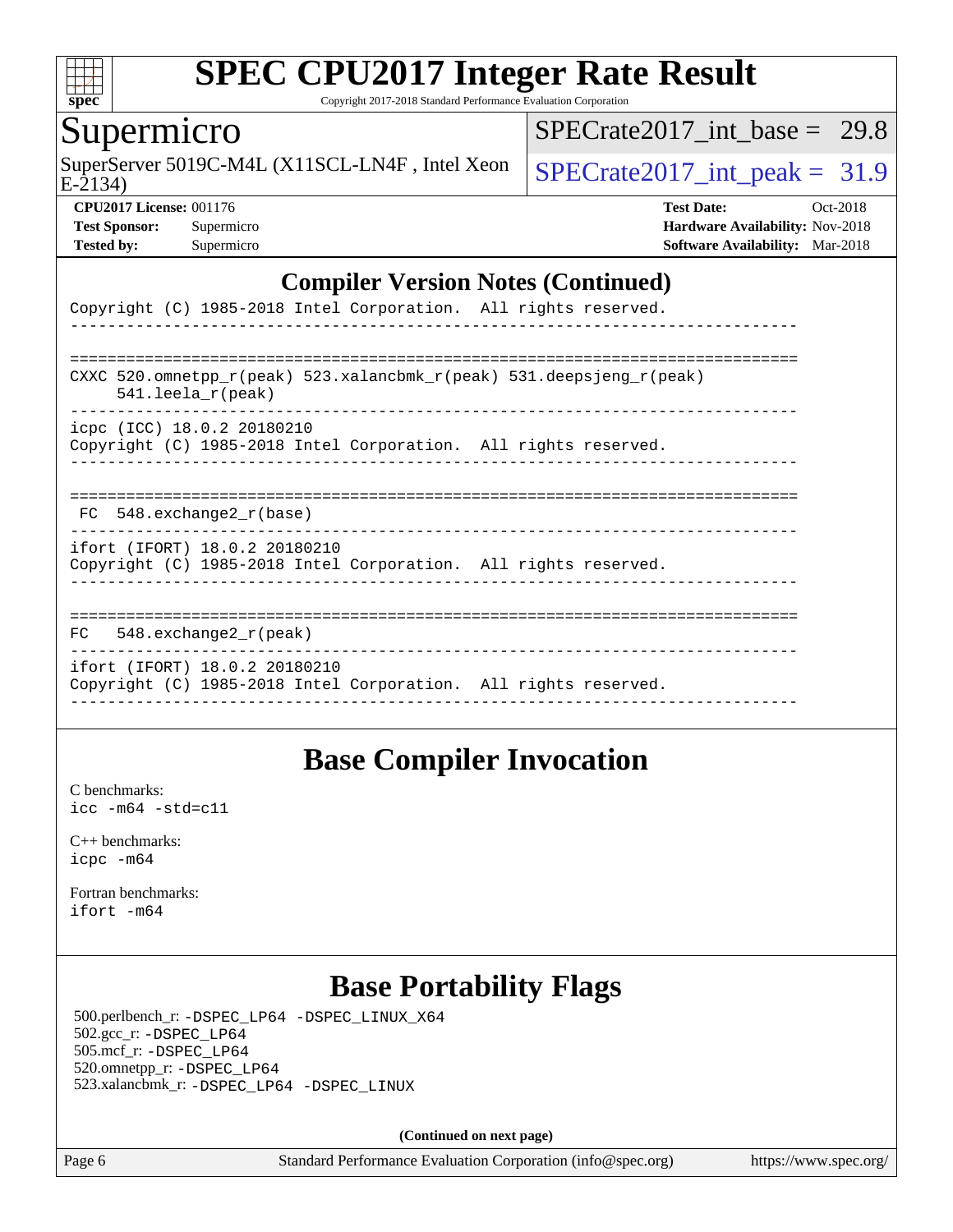

Copyright 2017-2018 Standard Performance Evaluation Corporation

### Supermicro

E-2134) SuperServer 5019C-M4L (X11SCL-LN4F, Intel Xeon  $\big|$  SPECrate 2017 int peak = 31.9

SPECrate2017 int\_base =  $29.8$ 

**[Tested by:](http://www.spec.org/auto/cpu2017/Docs/result-fields.html#Testedby)** Supermicro **[Software Availability:](http://www.spec.org/auto/cpu2017/Docs/result-fields.html#SoftwareAvailability)** Mar-2018

**[CPU2017 License:](http://www.spec.org/auto/cpu2017/Docs/result-fields.html#CPU2017License)** 001176 **[Test Date:](http://www.spec.org/auto/cpu2017/Docs/result-fields.html#TestDate)** Oct-2018 **[Test Sponsor:](http://www.spec.org/auto/cpu2017/Docs/result-fields.html#TestSponsor)** Supermicro **[Hardware Availability:](http://www.spec.org/auto/cpu2017/Docs/result-fields.html#HardwareAvailability)** Nov-2018

### **[Base Portability Flags \(Continued\)](http://www.spec.org/auto/cpu2017/Docs/result-fields.html#BasePortabilityFlags)**

 525.x264\_r: [-DSPEC\\_LP64](http://www.spec.org/cpu2017/results/res2018q4/cpu2017-20181112-09623.flags.html#suite_basePORTABILITY525_x264_r_DSPEC_LP64) 531.deepsjeng\_r: [-DSPEC\\_LP64](http://www.spec.org/cpu2017/results/res2018q4/cpu2017-20181112-09623.flags.html#suite_basePORTABILITY531_deepsjeng_r_DSPEC_LP64) 541.leela\_r: [-DSPEC\\_LP64](http://www.spec.org/cpu2017/results/res2018q4/cpu2017-20181112-09623.flags.html#suite_basePORTABILITY541_leela_r_DSPEC_LP64) 548.exchange2\_r: [-DSPEC\\_LP64](http://www.spec.org/cpu2017/results/res2018q4/cpu2017-20181112-09623.flags.html#suite_basePORTABILITY548_exchange2_r_DSPEC_LP64) 557.xz\_r: [-DSPEC\\_LP64](http://www.spec.org/cpu2017/results/res2018q4/cpu2017-20181112-09623.flags.html#suite_basePORTABILITY557_xz_r_DSPEC_LP64)

### **[Base Optimization Flags](http://www.spec.org/auto/cpu2017/Docs/result-fields.html#BaseOptimizationFlags)**

[C benchmarks](http://www.spec.org/auto/cpu2017/Docs/result-fields.html#Cbenchmarks):

[-Wl,-z,muldefs](http://www.spec.org/cpu2017/results/res2018q4/cpu2017-20181112-09623.flags.html#user_CCbase_link_force_multiple1_b4cbdb97b34bdee9ceefcfe54f4c8ea74255f0b02a4b23e853cdb0e18eb4525ac79b5a88067c842dd0ee6996c24547a27a4b99331201badda8798ef8a743f577) [-xCORE-AVX2](http://www.spec.org/cpu2017/results/res2018q4/cpu2017-20181112-09623.flags.html#user_CCbase_f-xCORE-AVX2) [-ipo](http://www.spec.org/cpu2017/results/res2018q4/cpu2017-20181112-09623.flags.html#user_CCbase_f-ipo) [-O3](http://www.spec.org/cpu2017/results/res2018q4/cpu2017-20181112-09623.flags.html#user_CCbase_f-O3) [-no-prec-div](http://www.spec.org/cpu2017/results/res2018q4/cpu2017-20181112-09623.flags.html#user_CCbase_f-no-prec-div) [-qopt-mem-layout-trans=3](http://www.spec.org/cpu2017/results/res2018q4/cpu2017-20181112-09623.flags.html#user_CCbase_f-qopt-mem-layout-trans_de80db37974c74b1f0e20d883f0b675c88c3b01e9d123adea9b28688d64333345fb62bc4a798493513fdb68f60282f9a726aa07f478b2f7113531aecce732043) [-L/usr/local/je5.0.1-64/lib](http://www.spec.org/cpu2017/results/res2018q4/cpu2017-20181112-09623.flags.html#user_CCbase_jemalloc_link_path64_4b10a636b7bce113509b17f3bd0d6226c5fb2346b9178c2d0232c14f04ab830f976640479e5c33dc2bcbbdad86ecfb6634cbbd4418746f06f368b512fced5394) [-ljemalloc](http://www.spec.org/cpu2017/results/res2018q4/cpu2017-20181112-09623.flags.html#user_CCbase_jemalloc_link_lib_d1249b907c500fa1c0672f44f562e3d0f79738ae9e3c4a9c376d49f265a04b9c99b167ecedbf6711b3085be911c67ff61f150a17b3472be731631ba4d0471706)

[C++ benchmarks:](http://www.spec.org/auto/cpu2017/Docs/result-fields.html#CXXbenchmarks)

[-Wl,-z,muldefs](http://www.spec.org/cpu2017/results/res2018q4/cpu2017-20181112-09623.flags.html#user_CXXbase_link_force_multiple1_b4cbdb97b34bdee9ceefcfe54f4c8ea74255f0b02a4b23e853cdb0e18eb4525ac79b5a88067c842dd0ee6996c24547a27a4b99331201badda8798ef8a743f577) [-xCORE-AVX2](http://www.spec.org/cpu2017/results/res2018q4/cpu2017-20181112-09623.flags.html#user_CXXbase_f-xCORE-AVX2) [-ipo](http://www.spec.org/cpu2017/results/res2018q4/cpu2017-20181112-09623.flags.html#user_CXXbase_f-ipo) [-O3](http://www.spec.org/cpu2017/results/res2018q4/cpu2017-20181112-09623.flags.html#user_CXXbase_f-O3) [-no-prec-div](http://www.spec.org/cpu2017/results/res2018q4/cpu2017-20181112-09623.flags.html#user_CXXbase_f-no-prec-div) [-qopt-mem-layout-trans=3](http://www.spec.org/cpu2017/results/res2018q4/cpu2017-20181112-09623.flags.html#user_CXXbase_f-qopt-mem-layout-trans_de80db37974c74b1f0e20d883f0b675c88c3b01e9d123adea9b28688d64333345fb62bc4a798493513fdb68f60282f9a726aa07f478b2f7113531aecce732043) [-L/usr/local/je5.0.1-64/lib](http://www.spec.org/cpu2017/results/res2018q4/cpu2017-20181112-09623.flags.html#user_CXXbase_jemalloc_link_path64_4b10a636b7bce113509b17f3bd0d6226c5fb2346b9178c2d0232c14f04ab830f976640479e5c33dc2bcbbdad86ecfb6634cbbd4418746f06f368b512fced5394) [-ljemalloc](http://www.spec.org/cpu2017/results/res2018q4/cpu2017-20181112-09623.flags.html#user_CXXbase_jemalloc_link_lib_d1249b907c500fa1c0672f44f562e3d0f79738ae9e3c4a9c376d49f265a04b9c99b167ecedbf6711b3085be911c67ff61f150a17b3472be731631ba4d0471706)

[Fortran benchmarks](http://www.spec.org/auto/cpu2017/Docs/result-fields.html#Fortranbenchmarks):

[-Wl,-z,muldefs](http://www.spec.org/cpu2017/results/res2018q4/cpu2017-20181112-09623.flags.html#user_FCbase_link_force_multiple1_b4cbdb97b34bdee9ceefcfe54f4c8ea74255f0b02a4b23e853cdb0e18eb4525ac79b5a88067c842dd0ee6996c24547a27a4b99331201badda8798ef8a743f577) [-xCORE-AVX2](http://www.spec.org/cpu2017/results/res2018q4/cpu2017-20181112-09623.flags.html#user_FCbase_f-xCORE-AVX2) [-ipo](http://www.spec.org/cpu2017/results/res2018q4/cpu2017-20181112-09623.flags.html#user_FCbase_f-ipo) [-O3](http://www.spec.org/cpu2017/results/res2018q4/cpu2017-20181112-09623.flags.html#user_FCbase_f-O3) [-no-prec-div](http://www.spec.org/cpu2017/results/res2018q4/cpu2017-20181112-09623.flags.html#user_FCbase_f-no-prec-div) [-qopt-mem-layout-trans=3](http://www.spec.org/cpu2017/results/res2018q4/cpu2017-20181112-09623.flags.html#user_FCbase_f-qopt-mem-layout-trans_de80db37974c74b1f0e20d883f0b675c88c3b01e9d123adea9b28688d64333345fb62bc4a798493513fdb68f60282f9a726aa07f478b2f7113531aecce732043) [-nostandard-realloc-lhs](http://www.spec.org/cpu2017/results/res2018q4/cpu2017-20181112-09623.flags.html#user_FCbase_f_2003_std_realloc_82b4557e90729c0f113870c07e44d33d6f5a304b4f63d4c15d2d0f1fab99f5daaed73bdb9275d9ae411527f28b936061aa8b9c8f2d63842963b95c9dd6426b8a) [-L/usr/local/je5.0.1-64/lib](http://www.spec.org/cpu2017/results/res2018q4/cpu2017-20181112-09623.flags.html#user_FCbase_jemalloc_link_path64_4b10a636b7bce113509b17f3bd0d6226c5fb2346b9178c2d0232c14f04ab830f976640479e5c33dc2bcbbdad86ecfb6634cbbd4418746f06f368b512fced5394) [-ljemalloc](http://www.spec.org/cpu2017/results/res2018q4/cpu2017-20181112-09623.flags.html#user_FCbase_jemalloc_link_lib_d1249b907c500fa1c0672f44f562e3d0f79738ae9e3c4a9c376d49f265a04b9c99b167ecedbf6711b3085be911c67ff61f150a17b3472be731631ba4d0471706)

## **[Peak Compiler Invocation](http://www.spec.org/auto/cpu2017/Docs/result-fields.html#PeakCompilerInvocation)**

[C benchmarks \(except as noted below\)](http://www.spec.org/auto/cpu2017/Docs/result-fields.html#Cbenchmarksexceptasnotedbelow): [icc -m64 -std=c11](http://www.spec.org/cpu2017/results/res2018q4/cpu2017-20181112-09623.flags.html#user_CCpeak_intel_icc_64bit_c11_33ee0cdaae7deeeab2a9725423ba97205ce30f63b9926c2519791662299b76a0318f32ddfffdc46587804de3178b4f9328c46fa7c2b0cd779d7a61945c91cd35)

502.gcc\_r: [icc -m32 -std=c11 -L/home/prasadj/specdev/IC18u2\\_Internal/lin\\_18\\_0\\_20180210/compiler/lib/ia32\\_lin](http://www.spec.org/cpu2017/results/res2018q4/cpu2017-20181112-09623.flags.html#user_peakCCLD502_gcc_r_intel_icc_a481ac844e7127046fad14d498c730a1848fa901fbbb2c3dfdd5e9fbbac777c8009953946d55d8b6afe8ed0da70dd2b4f8dedbdf7ab1ee211ba70d24a5d89f85)

[C++ benchmarks \(except as noted below\):](http://www.spec.org/auto/cpu2017/Docs/result-fields.html#CXXbenchmarksexceptasnotedbelow) [icpc -m64](http://www.spec.org/cpu2017/results/res2018q4/cpu2017-20181112-09623.flags.html#user_CXXpeak_intel_icpc_64bit_4ecb2543ae3f1412ef961e0650ca070fec7b7afdcd6ed48761b84423119d1bf6bdf5cad15b44d48e7256388bc77273b966e5eb805aefd121eb22e9299b2ec9d9)

523.xalancbmk\_r: [icpc -m32 -L/home/prasadj/specdev/IC18u2\\_Internal/lin\\_18\\_0\\_20180210/compiler/lib/ia32\\_lin](http://www.spec.org/cpu2017/results/res2018q4/cpu2017-20181112-09623.flags.html#user_peakCXXLD523_xalancbmk_r_intel_icpc_c6d030cd79af6ea7d6fb64c57e8fe7ae8fe0b96fc5a3b3f4a10e3273b3d7fa9decd8263f6330cef23f751cb093a69fae84a2bf4c243500a8eed069248128076f)

[Fortran benchmarks](http://www.spec.org/auto/cpu2017/Docs/result-fields.html#Fortranbenchmarks): [ifort -m64](http://www.spec.org/cpu2017/results/res2018q4/cpu2017-20181112-09623.flags.html#user_FCpeak_intel_ifort_64bit_24f2bb282fbaeffd6157abe4f878425411749daecae9a33200eee2bee2fe76f3b89351d69a8130dd5949958ce389cf37ff59a95e7a40d588e8d3a57e0c3fd751)

### **[Peak Portability Flags](http://www.spec.org/auto/cpu2017/Docs/result-fields.html#PeakPortabilityFlags)**

500.perlbench\_r: [-DSPEC\\_LP64](http://www.spec.org/cpu2017/results/res2018q4/cpu2017-20181112-09623.flags.html#b500.perlbench_r_peakPORTABILITY_DSPEC_LP64) [-DSPEC\\_LINUX\\_X64](http://www.spec.org/cpu2017/results/res2018q4/cpu2017-20181112-09623.flags.html#b500.perlbench_r_peakCPORTABILITY_DSPEC_LINUX_X64)

**(Continued on next page)**

Page 7 Standard Performance Evaluation Corporation [\(info@spec.org\)](mailto:info@spec.org) <https://www.spec.org/>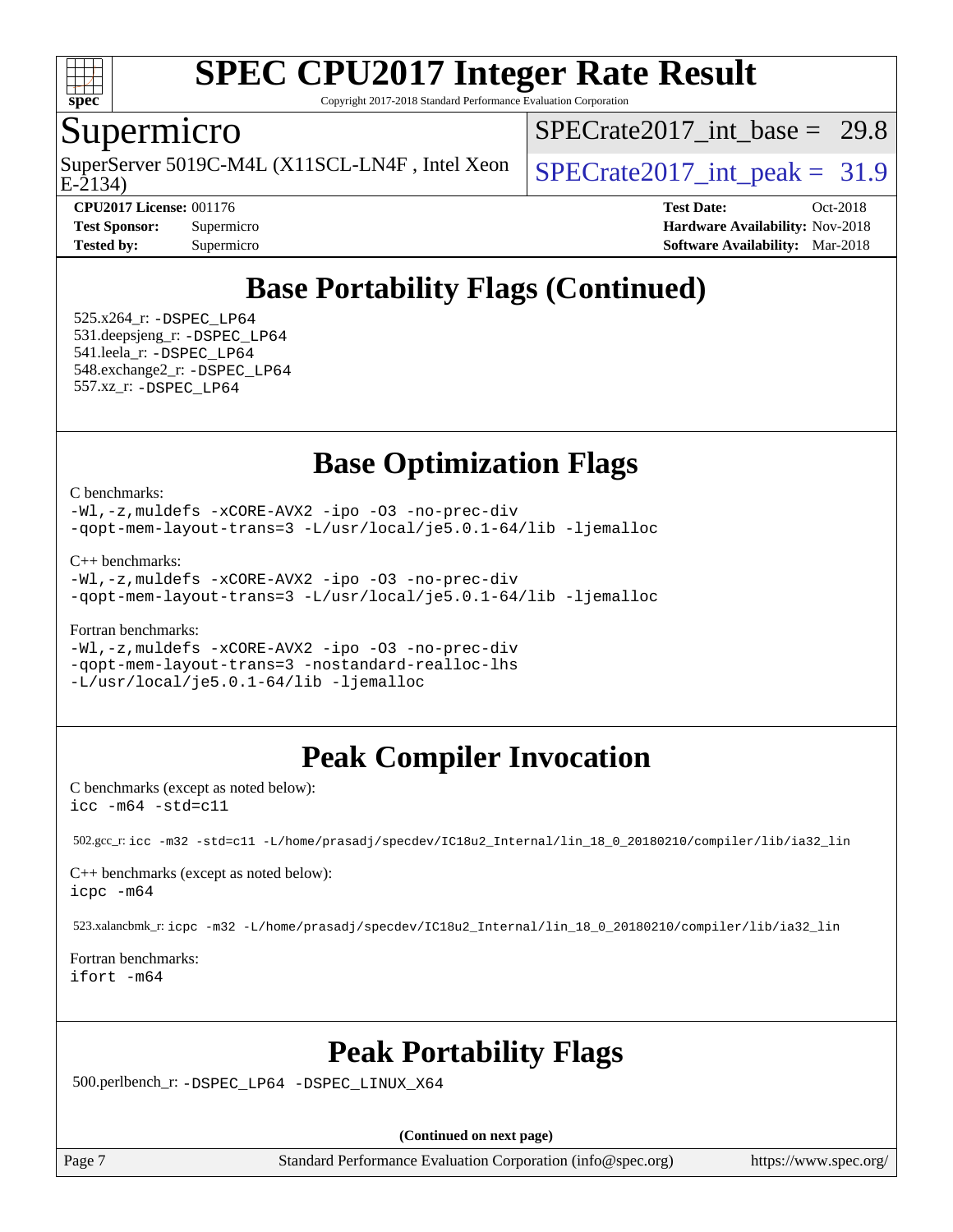

Copyright 2017-2018 Standard Performance Evaluation Corporation

#### Supermicro

SuperServer 5019C-M4L (X11SCL-LN4F, Intel Xeon  $\big|$  SPECrate 2017 int peak = 31.9

[SPECrate2017\\_int\\_base =](http://www.spec.org/auto/cpu2017/Docs/result-fields.html#SPECrate2017intbase) 29.8

E-2134)

**[CPU2017 License:](http://www.spec.org/auto/cpu2017/Docs/result-fields.html#CPU2017License)** 001176 **[Test Date:](http://www.spec.org/auto/cpu2017/Docs/result-fields.html#TestDate)** Oct-2018 **[Test Sponsor:](http://www.spec.org/auto/cpu2017/Docs/result-fields.html#TestSponsor)** Supermicro **[Hardware Availability:](http://www.spec.org/auto/cpu2017/Docs/result-fields.html#HardwareAvailability)** Nov-2018 **[Tested by:](http://www.spec.org/auto/cpu2017/Docs/result-fields.html#Testedby)** Supermicro **Supermicro [Software Availability:](http://www.spec.org/auto/cpu2017/Docs/result-fields.html#SoftwareAvailability)** Mar-2018

## **[Peak Portability Flags \(Continued\)](http://www.spec.org/auto/cpu2017/Docs/result-fields.html#PeakPortabilityFlags)**

 502.gcc\_r: [-D\\_FILE\\_OFFSET\\_BITS=64](http://www.spec.org/cpu2017/results/res2018q4/cpu2017-20181112-09623.flags.html#user_peakPORTABILITY502_gcc_r_file_offset_bits_64_5ae949a99b284ddf4e95728d47cb0843d81b2eb0e18bdfe74bbf0f61d0b064f4bda2f10ea5eb90e1dcab0e84dbc592acfc5018bc955c18609f94ddb8d550002c) 505.mcf\_r: [-DSPEC\\_LP64](http://www.spec.org/cpu2017/results/res2018q4/cpu2017-20181112-09623.flags.html#suite_peakPORTABILITY505_mcf_r_DSPEC_LP64) 520.omnetpp\_r: [-DSPEC\\_LP64](http://www.spec.org/cpu2017/results/res2018q4/cpu2017-20181112-09623.flags.html#suite_peakPORTABILITY520_omnetpp_r_DSPEC_LP64) 523.xalancbmk\_r: [-D\\_FILE\\_OFFSET\\_BITS=64](http://www.spec.org/cpu2017/results/res2018q4/cpu2017-20181112-09623.flags.html#user_peakPORTABILITY523_xalancbmk_r_file_offset_bits_64_5ae949a99b284ddf4e95728d47cb0843d81b2eb0e18bdfe74bbf0f61d0b064f4bda2f10ea5eb90e1dcab0e84dbc592acfc5018bc955c18609f94ddb8d550002c) [-DSPEC\\_LINUX](http://www.spec.org/cpu2017/results/res2018q4/cpu2017-20181112-09623.flags.html#b523.xalancbmk_r_peakCXXPORTABILITY_DSPEC_LINUX) 525.x264\_r: [-DSPEC\\_LP64](http://www.spec.org/cpu2017/results/res2018q4/cpu2017-20181112-09623.flags.html#suite_peakPORTABILITY525_x264_r_DSPEC_LP64) 531.deepsjeng\_r: [-DSPEC\\_LP64](http://www.spec.org/cpu2017/results/res2018q4/cpu2017-20181112-09623.flags.html#suite_peakPORTABILITY531_deepsjeng_r_DSPEC_LP64) 541.leela\_r: [-DSPEC\\_LP64](http://www.spec.org/cpu2017/results/res2018q4/cpu2017-20181112-09623.flags.html#suite_peakPORTABILITY541_leela_r_DSPEC_LP64) 548.exchange2\_r: [-DSPEC\\_LP64](http://www.spec.org/cpu2017/results/res2018q4/cpu2017-20181112-09623.flags.html#suite_peakPORTABILITY548_exchange2_r_DSPEC_LP64) 557.xz\_r: [-DSPEC\\_LP64](http://www.spec.org/cpu2017/results/res2018q4/cpu2017-20181112-09623.flags.html#suite_peakPORTABILITY557_xz_r_DSPEC_LP64)

### **[Peak Optimization Flags](http://www.spec.org/auto/cpu2017/Docs/result-fields.html#PeakOptimizationFlags)**

[C benchmarks](http://www.spec.org/auto/cpu2017/Docs/result-fields.html#Cbenchmarks):

```
(info@spec.org)https://www.spec.org/
  500.perlbench_r: -Wl,-z,muldefs -prof-gen(pass 1) -prof-use(pass 2) -ipo
-xCORE-AVX2 -O3 -no-prec-div -qopt-mem-layout-trans=3
-fno-strict-overflow -L/usr/local/je5.0.1-64/lib
-ljemalloc
  502.gcc_r: -Wl,-z,muldefs -prof-gen(pass 1) -prof-use(pass 2) -ipo
-xCORE-AVX2 -O3 -no-prec-div -qopt-mem-layout-trans=3
-L/usr/local/je5.0.1-32/lib -ljemalloc
  505.mcf_r: basepeak = yes
  525.x264_r: -Wl,-z,muldefs -prof-gen(pass 1) -prof-use(pass 2) -ipo
-xCORE-AVX2 -O3 -no-prec-div -qopt-mem-layout-trans=3
-fno-alias -L/usr/local/je5.0.1-64/lib -ljemalloc
  557.xz_r: basepeak = yes
C++ benchmarks: 
  520.omnetpp_r: basepeak = yes
 523.xalancbmk_r: -W1, -z, muldefs -prof-qen(pass 1) -prof-use-ipo-xCORE-AVX2 -O3 -no-prec-div -qopt-mem-layout-trans=3
-L/usr/local/je5.0.1-32/lib -ljemalloc
  531.deepsjeng_r: basepeak = yes
  541.leela_r: -Wl,-z,muldefs -prof-gen(pass 1) -prof-use(pass 2) -ipo
-xCORE-AVX2 -O3 -no-prec-div -qopt-mem-layout-trans=3
-L/usr/local/je5.0.1-64/lib -ljemalloc
                                     (Continued on next page)
```